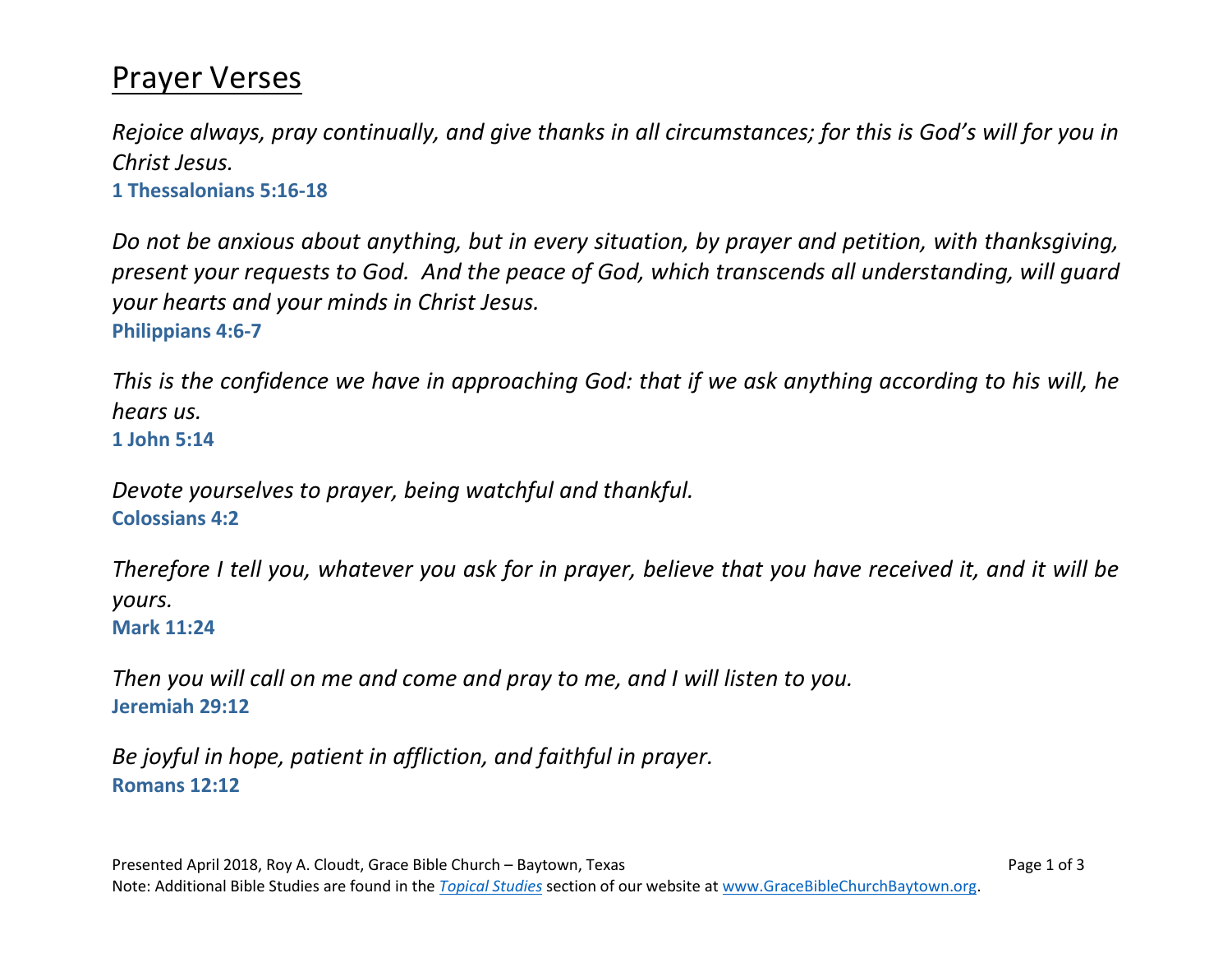## **Prayer Verses** (Continued)

*And when you pray, do not keep on babbling like pagans, for they think they will be heard because of their many words.*

**[Matthew 6:7](https://dailyverses.net/matthew/6/7)**

*The Lord is near to all who call on him, to all who call on him in truth.* **[Psalm 145:18](https://dailyverses.net/psalms/145/18)**

*Call to me and I will answer you and tell you great and unsearchable things you do not know.* **[Jeremiah 3:3](https://dailyverses.net/jeremiah/33/3)**

*For where two or three gather in my name, there am I with them.* **[Matthew 18:20](https://dailyverses.net/matthew/18/20)**

*Let us then approach God's throne of grace with confidence, so that we may receive mercy and find grace to help us in our time of need.* **[Hebrews 4:16](https://dailyverses.net/hebrews/4/16)**

*But when you pray, go into your room, close the door and pray to your Father, who is unseen. Then your Father, who sees what is done in secret, will reward you.* **[Matthew 6:6](https://dailyverses.net/matthew/6/6)**

*In my distress I called to the Lord; I cried to my God for help. From his temple he heard my voice; my cry came before him, into his ears.* **[Psalm 18:6](https://dailyverses.net/psalms/18/6)**